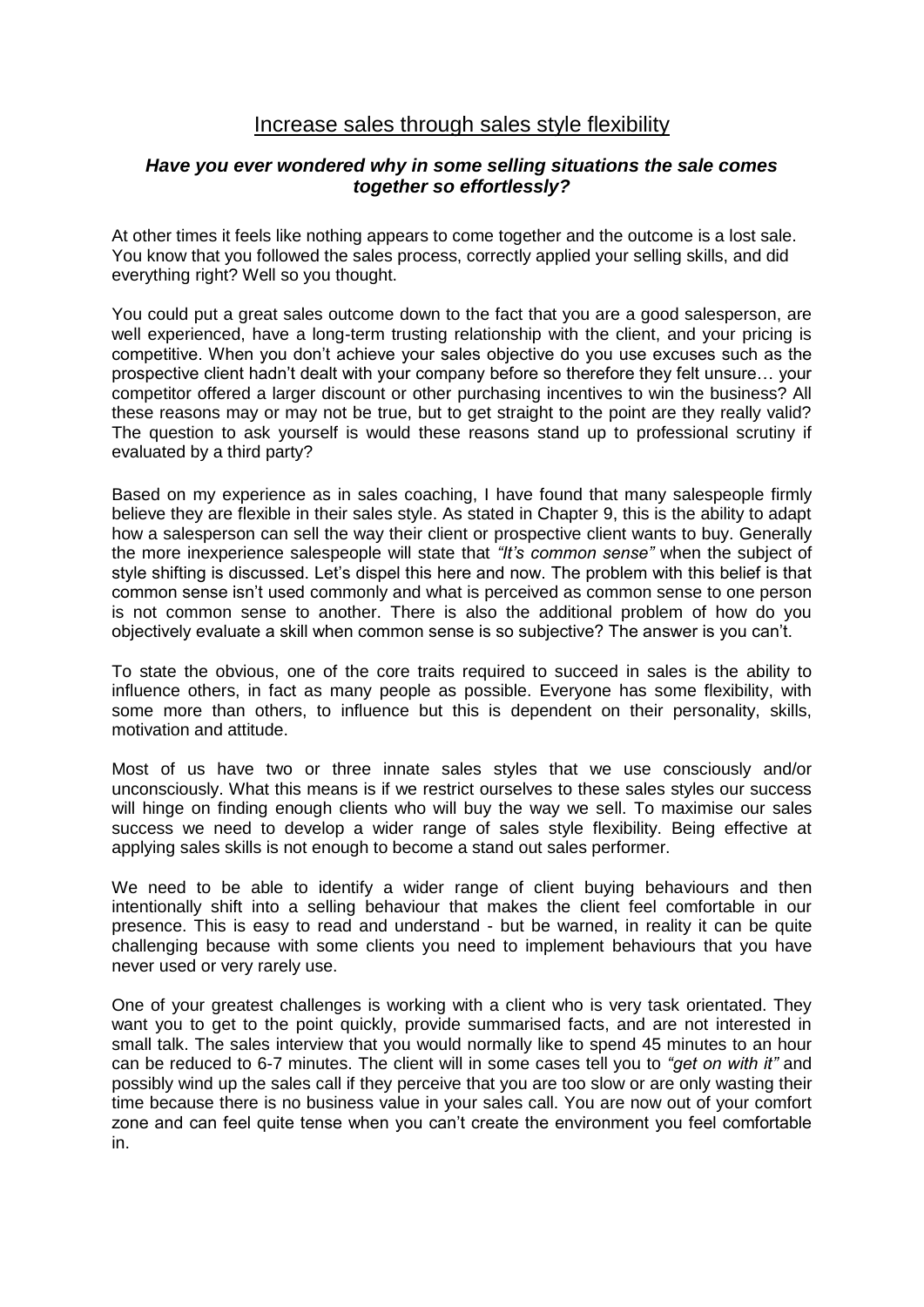By knowing how to style shift you will still feel uncomfortable but you would know how to adapt to this selling situation and be better placed to win the business.

Developing greater sales style flexibility doesn't mean you will be someone you are not - but you will learn more about yourself. This is because you are able to extend your range of behaviours, meaning you are able to effectively adapt to more people. This in turn will impact directly on your sales results.

So how do you shift your sales style? This is a three-step process:

# **1. Put yourself in neutral**

Because we are so often rushed going from sales call to sales call we can find ourselves in an autopilot mode to get through the volume of work need in order to get the sales result. This is when we miss sales opportunities because clients who should be buying don't. There is no point in increasing the number of sales calls unless the extra activity equates to more sales. Slow down! Before your next sales call, take a deep breath, exhale slowly and relax. You have now put yourself in neutral, are out of auto pilot and have taken back control of your situation. You are no longer thinking of the previous sales call or the next one. Being in neutral is like using a manual gear box in a car - it allows you to switch to any gear instantly. From neutral you will be able to focus on identifying the buying style of the client.

# **2. Identify the buying style of the client**

This is done by noticing the behaviours of the client during the questioning phase of the sales call. What you need to ask yourself is - is the client more task or people orientation, introverted or extroverted and verbal or non-verbal? If you have identified the client to be:

- Task orientated, extrovert and non-verbal their buying style is Action
- Task orientated, introverted and verbal their buying style is Analytical
- People orientated, introverted and non-verbal their buying style is Harmonious
- People orientated, extroverted and verbal their buying style is Expressive.

# **3. Shift into the right sales style**

Once you have identified the client's buying style you will need to adjust your sales style. 6

If you have identified the client's buying style as Action as a guide you will need to:

- Give them summarised facts and the big picture
- Respect their judgements
- Support them to reach specific goals
- Cope with unwanted details
- Cooperate fully with them

If you have identified the client's buying style as Analytical as a guide you will need to:

- Give them detailed information and specs
- Ask for their opinions
- Treat them with respect
- Do quality work/presentations the first time
- Not interrupt their work

If you have identified the client's buying style as Harmonious as a guide you will need to: